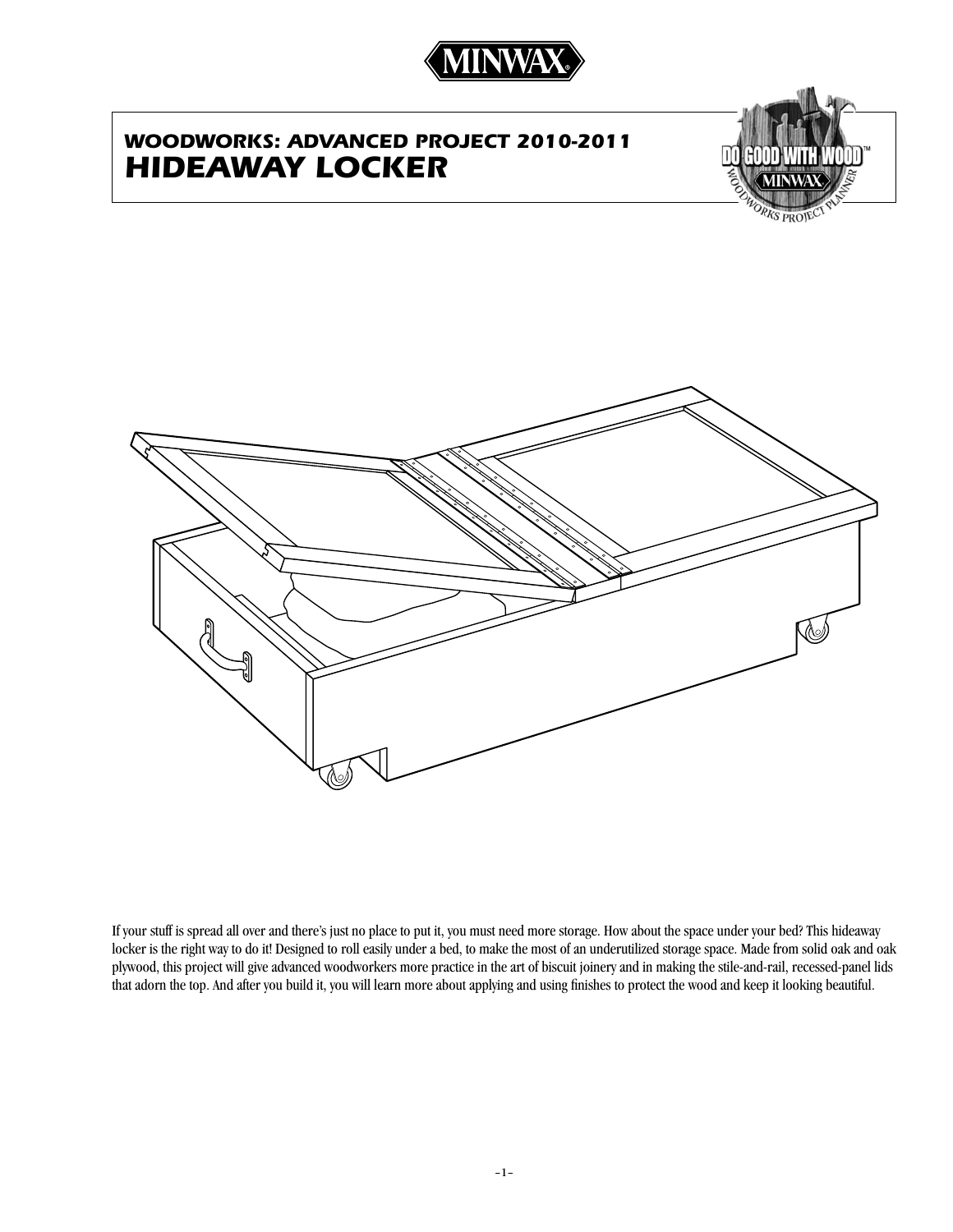# *tools required*

### **Hand Tools**

- Sanding block
- Pipe or bar clamps
- Adjustable square

#### **Power Tools**

- Shaper or router table with tongueand-groove cutter
- Biscuit joiner
- Table saw
- Miter saw
- Power drill with drill bits, Phillips-head screwdriver bit
- Orbital or finish sander

### **Miscellaneous**

- Safety glasses
- 120-grit sanding belt
- 120-, 150- and 220-grit sandpaper
- Carpenter's glue
- Clean, lint-free cloths
- Respirator
- Gloves for finishing
- Mineral spirits, for cleanup of oil based finishes
- Good quality, natural-bristle brush (for

### oil based finishes)

# *SHOPPING LIST*

### **Wood Recommendation:** Red or White Oak **Alternate Wood:** Pine

| Part                | Qty.                     | Th. x W x L                  |
|---------------------|--------------------------|------------------------------|
| A, B, C, E, F, G, H |                          | 1x8x8'                       |
|                     |                          | 1x8x9'                       |
| D                   | $1/4$ -sheet             | 3/4" oak plywood             |
|                     | $1/4$ -sheet             | 1/4" oak plywood             |
| Casters             |                          | 2" fixed wheel, plate mount  |
| <b>Hinges</b>       | 36," cut into two hinges | 2" brass piano or continuous |
| Handle              |                          | 5" to 6" brass utility       |
|                     |                          |                              |

## *cutting list*

| Overall Dimensions: 36" W x 8" H x 18" D |                 |      |                 |                                |
|------------------------------------------|-----------------|------|-----------------|--------------------------------|
| Part                                     | Name            | Qty. | <b>Material</b> | Th. $x \mathbf{W} x L$         |
| A                                        | Sides           | 2    | Solid oak       | $3/4$ " x 6-1/2" x 36"         |
| B                                        | Caster supports | 2    | Solid oak       | $3/4$ " x 4-1/2" x 16-1/2"     |
| C                                        | <b>Spacers</b>  | 2    | Solid oak       | $3/4$ " x 1-3/4" x 16-1/2"     |
| D                                        | <b>Bottom</b>   | 1    | Oak ply         | $3/4$ " x 16-1/2" x 25-1/2"    |
| E                                        | Ends            | 2    | Solid oak       | $3/4$ " x 4-3/4" x 16-1/2"     |
| F                                        | Hinge board     | 1    | Solid oak       | $3/4$ " x 3" x 18"             |
| G                                        | Lid stiles      | 4    | Solid oak       | $3/4$ " x 2" x 17-3/4"         |
| H                                        | Lid rails       | 4    | Solid oak       | $3/4$ " x 2" x 14-3/4"         |
|                                          | Lid panels      | 2    | Oak ply         | $1/4$ " x 14-11/16" x 14-7/16" |

# *WOOD FINISHING PRODUCTS*

### **Recommended Finish**

| Prep:         | Minwax <sup>®</sup> oil based Pre-Stain Wood Conditioner      |
|---------------|---------------------------------------------------------------|
| Stain/Finish: | Minwax <sup>®</sup> Polyshades <sup>®</sup> Mission Oak Gloss |

### **Alternate Finish**

Prep: Minwax® oil based Pre-Stain Wood Conditioner

- Stain: Minwax® Wood Finish Sedona Red
- Finish: Minwax® Clear Brushing Lacquer Semi-Gloss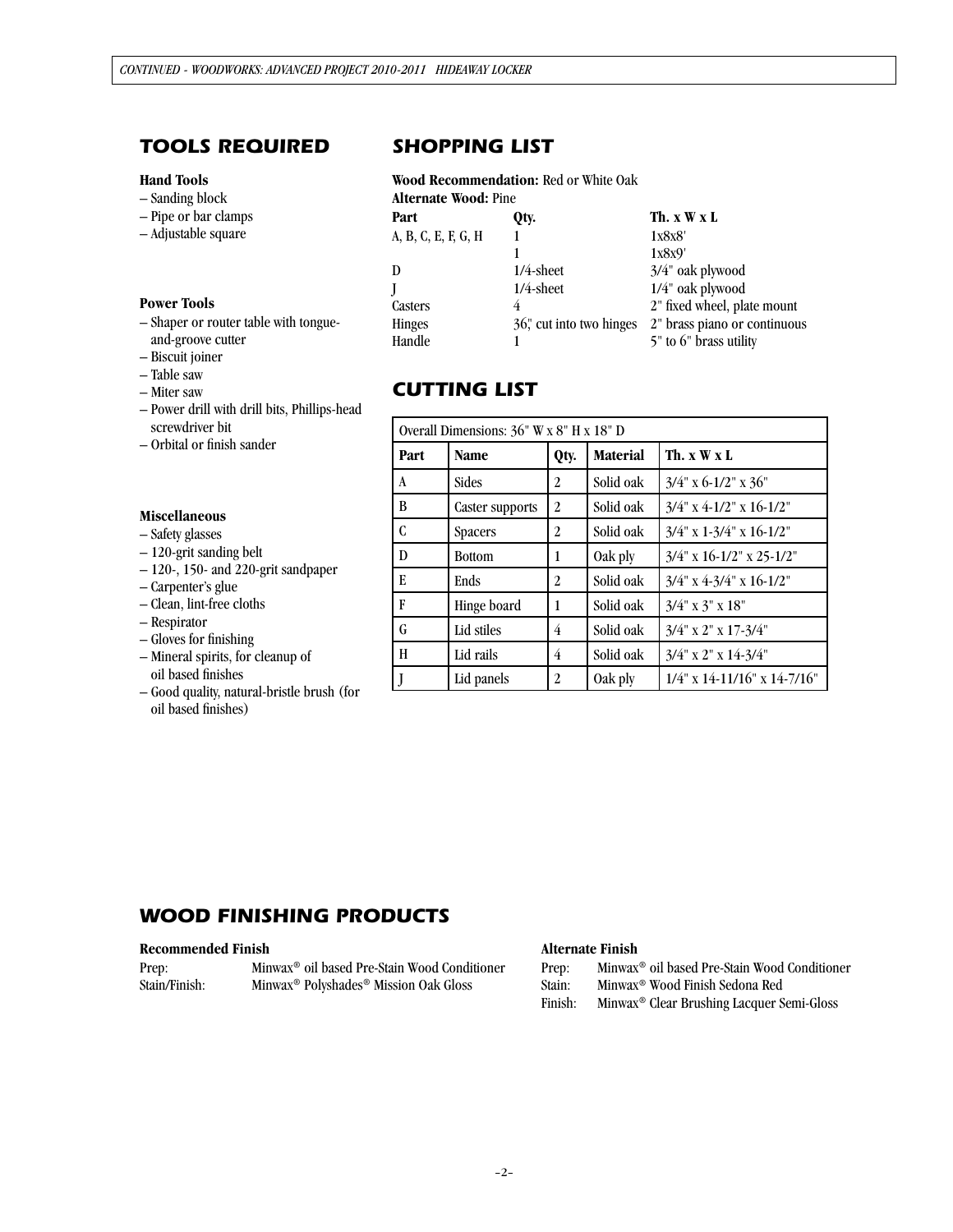### *Before you begin*

Good craftsmanship begins and ends with good work habits, so make the following steps part of your routine workshop practice. If you have any doubts or questions about how to proceed with a project, always discuss them with your shop instructor.

- Carefully and fully review plans and instructions before putting a tool to the project lumber.
- Work sensibly and safely. Wear safety goggles when doing work that creates flying chips and sawdust; wear the appropriate respirator whenever making sawdust or working with thinners or other solvents.
- At the end of every work session, clean up your shop area and put away all portable tools.

### *CUTTING AND ASSEMBLY PROCEDURE*

**1.** Cut the sides (A) to size. Cut 1-3/4" x 4-1/2" notches in the ends of both pieces as shown in Fig 1.

**2.** Cut the caster supports (B), the spacers (C) and the ends (E) 1/2" longer than specified and to their exact, specified width. Lay out and cut biscuit slots for joining these three pieces. Glue them all together using short bar or pipe clamps, assuring that all the joints are dead square.

**3.** When the glue is set on the two BCE assemblies, cut them to their final length on a miter saw, as shown in Fig. 2.

**4.** Mark biscuit locations on the sides (A) and in corresponding locations in the ends of B and E. Cut all the biscuit slots.

**5.** Dry-assemble the frame assembly (BCE and A) with clamps and measure for the bottom (D) as shown in Fig. 3. Cut the bottom to size.

**6.** Lay out and cut biscuit slots into the bottom and into corresponding locations on the frame pieces (BCE and A), as shown in Fig. 4.

**7.** Assemble the BCE assemblies to the bottom; then join the front and back pieces (A) to this assembly. With a glue-up like this, the more clamps you use, the better. Nine clamps running side to side will ensure tight joints from end to end.

**8.** Cut the hinge board (F) to the exact dimension of the assembled frame. Use glue and brads to fasten it to the exact middle of the frame.

**9.** Cut the lid stiles (G) to their specified width and length. This length will allow the lids to overhang the ends by about 1-1/4" to make for easy lifting. Cut the lid rails (H) to their specified width and length. This length with allow for 3/8" tongues for joining to the stiles.

**10.** Set up a tongue-and-groove cutter on a router or shaper table, as shown in Fig. 5, or however you prefer to machine the lid stiles and rails. This can also be done with a table saw equipped with a dado blade set up for a 1/4" cut.

**11.** Machine the stiles and rails and dry-assemble them to determine the size of the lid panels (J). For both the length and width, be sure to allow for about 1/8" of play inside the stile-rail frame.

**12.** Cut the lid panels (J) to size. Assemble the lids with glue and clamps.

**13.** Screw the casters to the underside of the case ends. Use a square to ensure that they are perpendicular to the ends, as shown in Fig. 6.

**14.** Center a handle on one end and screw it in place.

**15.** Screw hinges to the lids and the hinge board.

**16.** Prior to finishing, remove the lids, hinges, casters and pull. Sand or roundover all the sharp edges with a router.

### **FINISHING TIPS**

- Test the stains and finishes you are planning to use on scraps of wood. On the back of the scrap, mark the stain/finish combination and the type of wood. Allow all samples to dry thoroughly before making your final finish selection. Save your samples for quick reference on future projects.
- All stains and finishes must be allowed to dry thoroughly between coats. Remember that drying times can vary due to humidity and other climatic conditions.
- If you have some leftover stain or finish, wipe the can rim so that stain or finish in the rim won't dry out and prevent the lid from forming a tight seal.
- Brushes used for oil based finishes must be cleaned with mineral spirits.

**17.** Finish-sand any remaining rough spots with 220-grit sandpaper. Dust off the piece and wipe it carefully with a clean, lint-free cloth lightly dampened with mineral spirits.

#### **Recommended Finish**

18. Before applying Minwax® Polyshades® to a softwood such as pine, apply Minwax® oil based Pre-Stain Wood Conditioner, following the directions on the can. Applying it will help to ensure even absorption of stain and prevent blotchiness that can occur.

19. Apply Minwax<sup>®</sup> Polyshades,<sup>®</sup> following the directions on the can. Use a good quality, natural-bristle brush suitable for use with polyurethane. Stir the can contents thoroughly before starting and periodically repeat stirring during your work session. Allow the first coat to dry at least 6 hours.

**20.** For the second coat, sand all surfaces lightly with 220-grit sandpaper or very fine (000) steel wool using with-the-grain strokes. Dust off and wipe all surfaces with a cloth dampened with mineral spirits. Apply a second coat of Polyshades® and set the rack aside to cure overnight. To achieve a deeper color, you may apply a third coat after 4 to 6 hours, repeating the application directions. Allow the finish to cure for several days before installing the hardware and using the hideaway locker.

*Woodworker's Tip: If you achieve the desired color on the first or second coats of Polyshades®, apply a clear coat of Minwax® Fast-Drying Polyurethane or Minwax® Wipe-On Poly for added protection.*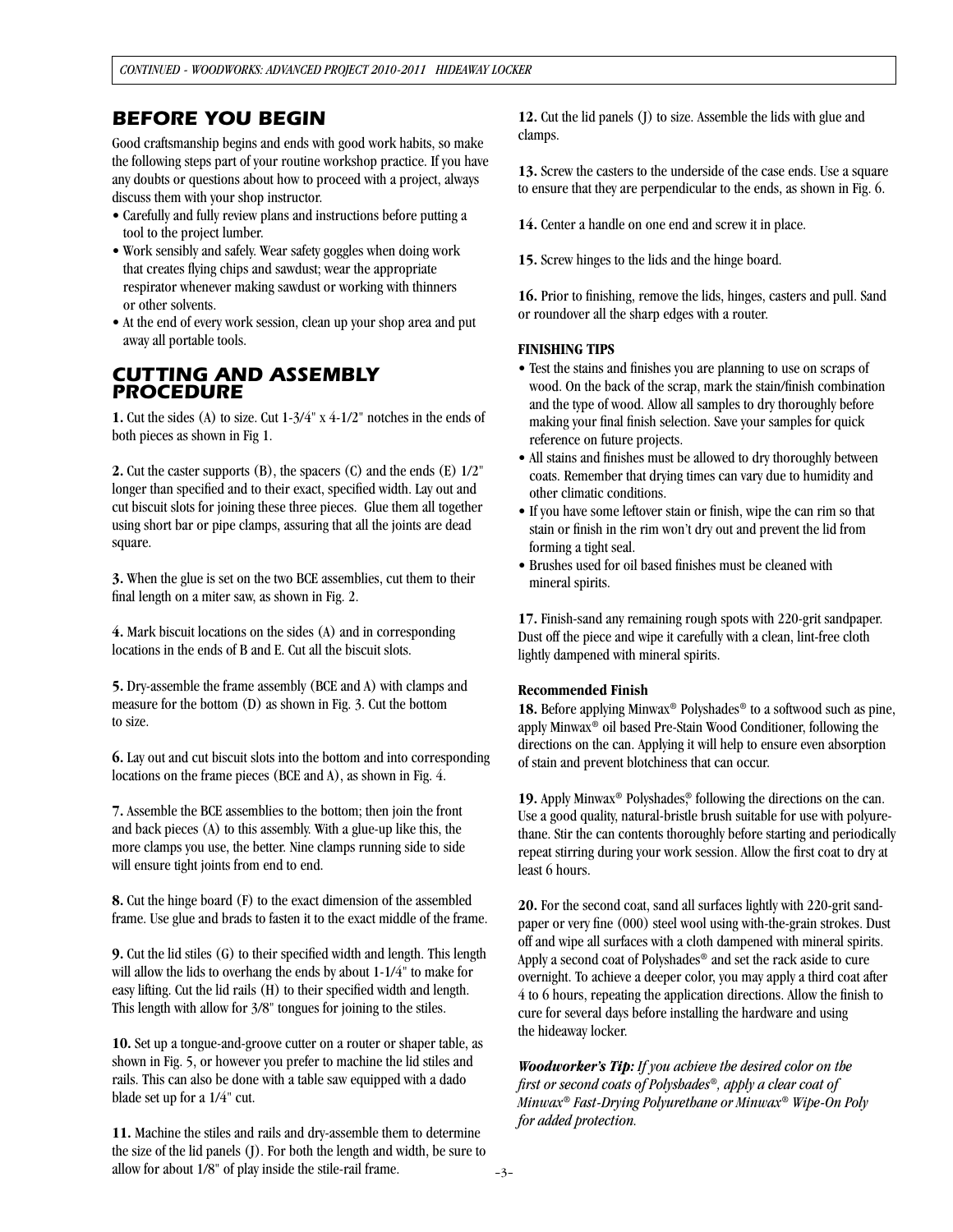#### **Alternate Finish**

**21.** Before applying Minwax® Wood Finish™ to a softwood such as pine, apply Minwax® oil based Pre-Stain Wood Conditioner, following the directions on the can. Applying a pre-stain conditioner will help ensure even absorption of stain and prevent blotchiness.

22. Apply the Minwax<sup>®</sup> Wood Finish<sup>™</sup> you've chosen using a naturalbristle brush and a clean, lint-free cloth, following the directions on the can. The brush will help you get the stain into the inside corners. Allow the Wood Finish™ to set for about 5 to 15 minutes, then wipe off any excess. To achieve a deeper color, you may apply a second coat after 4 to 6 hours, repeating the application directions for the first coat. Allow the stain to dry for 24 hours before applying the protective clear finish.

*Woodworker's Tip: When wiping off stain, make certain that your last wipe with the cloth goes with the grain of the wood. This way, any stain you might miss during wipe-off will be visually minimized by the wood grain.*

### **Applying Clear Brushing Lacquer**

**23.** Apply Minwax® Lacquer Sanding Sealer if desired, following label directions.

**24.** Stir Minwax® Clear Brushing Lacquer well before and during use to rotate the product from the bottom to the top of the can. NEVER SHAKE.

**25.** Apply a coat of lacquer using a high-quality, natural or syntheticbristle brush. Apply sufficient lacquer to seal open joints, edges and end grain.

**26.** Let the first coat dry at least 2 hours, then apply a second coat.

**27.** Apply a third coat, repeating the steps above for each coat. Apply a fourth coat, if desired.

**28.** After the final coat, allow at least 24 hours before installing the hardware and using the hideaway locker.

### **PRODUCT SAFETY**

For your safety and the safety of those you work with, always read the safety warnings, which manufacturers print on their labels, and follow them to the letter.

**WARNING!** Removal of old paint by sanding, scraping or other means may generate dust or fumes that contain lead. Exposure to lead dust or fumes may cause brain damage or other adverse health effects, especially in children or pregnant women. Controlling exposure to lead or other hazardous substances requires the use of proper protective equipment, such as properly fitted respirator (NIOSH approved) and proper containment and cleanup. For more information, call the National Lead Information Center at 1-800-424-LEAD (in U.S.) or contact your local health authority.

**DANGER:** Rags, steel wool, other waste soaked with oil based stains and clear finishes, and sanding residue may spontaneously catch fire if improperly discarded. Immediately place rags, steel wool, other waste

soaked with this product, and sanding residue in a sealed, water-filled metal container. Dispose of in accordance with local fire regulations.

### **CAUTIONS: CONTAINS ALIPHATIC HYDROCARBONS.**

Contents are **COMBUSTIBLE.** Keep away from heat and open flame. **VAPOR HARMFUL.** Use only with adequate ventilation. To avoid overexposure, open windows and doors or use other means to ensure fresh air entry during application and drying. If you experience eye watering, headaches, or dizziness, increase fresh air, or wear respiratory protection (NIOSH approved), or leave the area. Avoid contact with eyes and skin. Wash hands after using. Keep container closed when not in use. Do not transfer contents to other containers for storage.

**FIRST AID:** In case of eye contact, flush thoroughly with large amounts of water for 15 minutes and get medical attention. For skin contact, wash thoroughly with soap and water. In case of respiratory difficulty, provide fresh air and call physician. If swallowed, call Poison Control Center, hospital emergency room, or physician immediately.

#### **DELAYED EFFECTS FROM LONG-TERM OVEREXPOSURE.**

Contains solvents, which can cause permanent brain and nervous system damage. Intentional misuse by deliberately concentrating and inhaling contents may be harmful or fatal.

**WARNING:** This product contains a chemical known to the State of California to cause cancer and birth defects or other reproductive harm.

**DO NOT TAKE INTERNALLY. KEEP OUT OF REACH OF CHILDREN.** Conforms to ASTM D-4326. Contact a physician for more health information.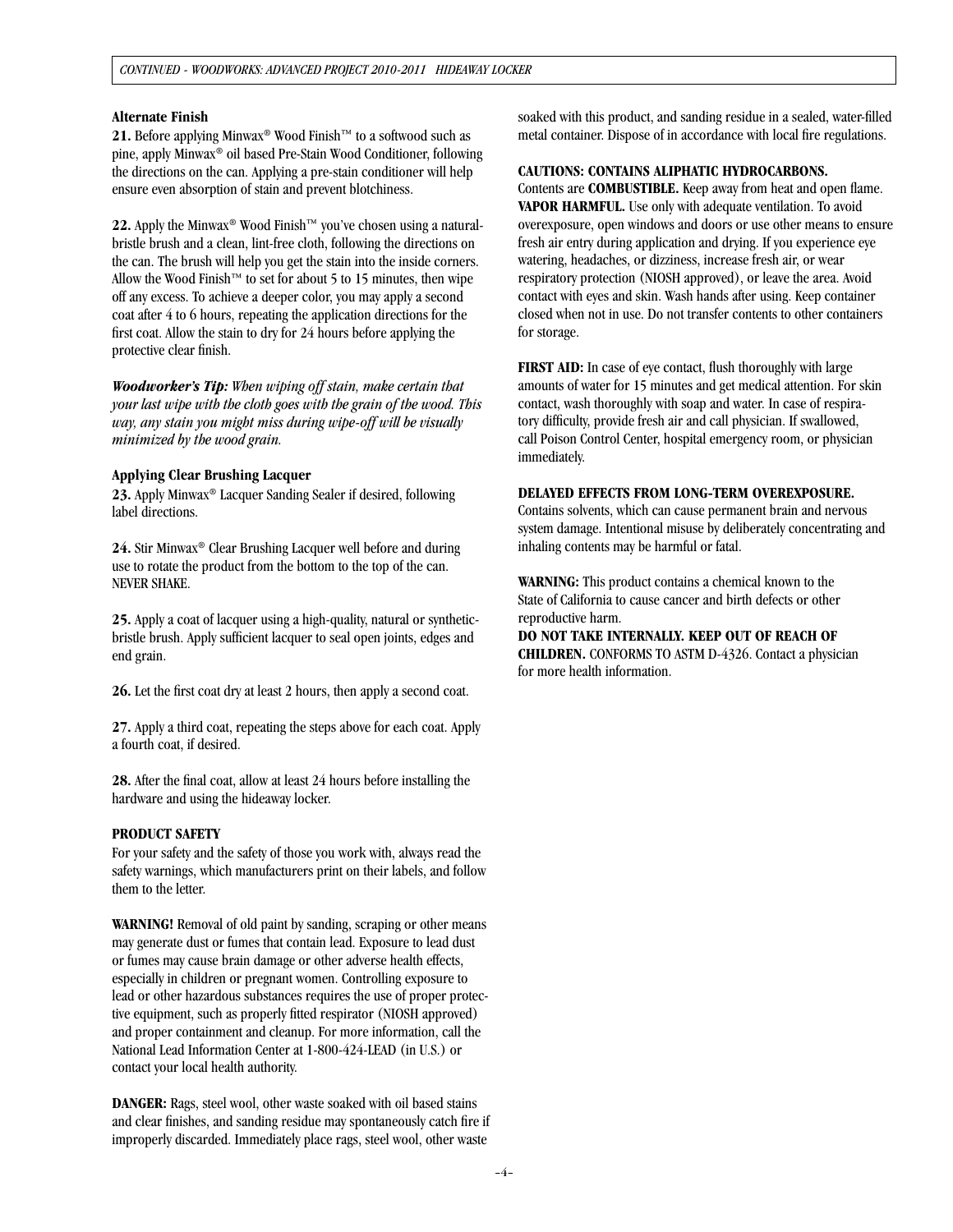# *FIG 1.*







*FIG 3.*